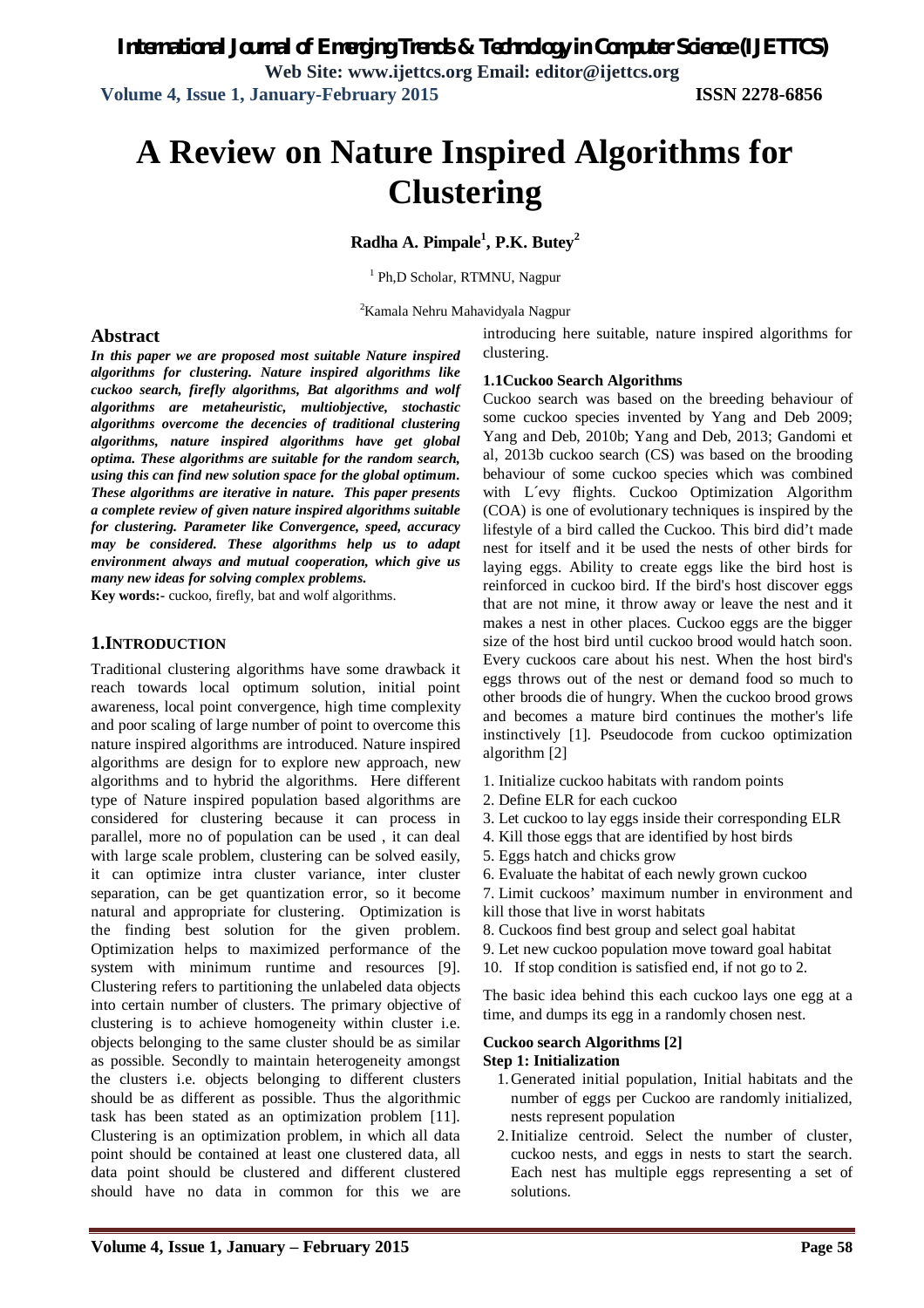**Volume 4, Issue 1, January-February 2015 ISSN 2278-6856**

### **Step 2: Formation of Clusters**

The clusters are formed, by Cuckoo Search technique. Each egg in a nest is like data point. A group of M nests are chosen with N eggs in it. The probability of choosing the best egg or quality egg is done by random walk. Step size and Levy angle is updated. In turn the nests are updated. The optimal solution *i.e*.; best egg is taken as Cluster Head, The worse nets are abandoned in normal Cuckoo Search.

**Step 3:** After the clusters are formed, The inter cluster and intra cluster distance is calculated. Intra cluster refers to communication between cluster head and non cluster head nodes within the cluster. Inter cluster communication refers to communication between the clusters. Add the value of Object with the minimum distance

 $(Object = Object + min (Center, m])$  $i=1,...,K$  (1)

### **Step 4: laying eggs in host birds' nests**

The cuckoo egg radius is computed based on equation 1. Egg laying is done randomly within a circle-shape area with determined radius. Then, the objective function of each egg is calculated; 10 % of the egg's population with improper cost function will be identified and replaced by the host birds.

### **Step 5: Cuckoo immigration Cuckoos move depend on current location.**

After eggs grow up and turn into adult cuckoo, the best cuckoo Gbest is identified. Other cuckoos will start migrating toward this cuckoo according to the explanations presented in section 4. In the case that  $\alpha$  is greater than 0.01, the parameter amount should be reduced.

### **Step 6: Elimination of the cuckoos in worst habitats**

If the total of all available cuckoos exceed the maximum number of them, the cuckoos in worst habitats with undesirable cost function will be eliminated.

**Step 7:** if the stop condition is maintained, the algorithm will stop. Otherwise, the determined egg laying radius will be determined according to Equation(1) and algorithm will be performed from the 3rd step.

### **2. Firefly algorithm**

Firefly algorithm is a nature-inspired metaheuristic optimization algorithm, inspired by the flashing behaviour of fireflies. The primary purpose for a firefly's flash is to act as a signal system to attract other fireflies. Xin-She Yang formulated this firefly algorithm by assuming [5].

- 1.All fireflies are unisexual, so that one firefly will be attracted to all other fireflies;
- 2.Attractiveness is proportional to their brightness, and for any two fireflies, the less bright one will be attracted by (and thus move to) the brighter one; however, the brightness can decrease as their distance increases;

3.If there are no fireflies brighter than a given firefly, it will move randomly [6].

We can idealize some of the flashing characteristics of fireflies so as to develop firefly -inspired algorithms. Flashing characteristics of fireflies is used to develop firefly inspired algorithm. Firefly Algorithm (FA or FFA) developed by Xin-She Yang at Cambridge University in 2007, use the following three idealized rules:

- All the fireflies are unisex so it means that one firefly is attracted to other fireflies irrespective of their sex.
- Attractiveness and brightness are proportional to each other, so for any two flashing fireflies, the less bright one will move towards the one which is brighter. Attractiveness and brightness both decrease as their distance increases. If there is no one brighter than other firefly, it will move randomly.
- The brightness of a firefly is determined by the view of the objective function. For a maximization problem, the brightness is simply proportional to the value of the objective function. Other forms of the brightness could be defined in an identical way to the fitness function in genetic algorithms.
- Light Intensity And attractiveness In the firefly algorithm, there are two important points:

The variation in the light intensity and formulation of the attractiveness. For simplicity, we can assume that the attractiveness of a firefly is determined by its brightness which in turn is connected with the encoded objective function. In the simplest case for maximum optimization problems, the brightness I of a firefly for a particular location x could be chosen as  $I(x)$   $f(x)$ . Even so, the attractiveness β is relative, it should be judged by the other fireflies. Thus, it will differ with the distance rij between firefly i and firefly j. In addition, light intensity decreases with the distance from its source, and light is also absorbed by the media, so we should allow the attractiveness to vary with the varying degree of absorption [7].

### **Firefly algorithm [10]**

**Step I:** Initialize algorithm parameters:

- MaxGen: the maximal number of generations
- γ: the light absorption coefficient
- r: the particular distance from the light source
- d: the domain space
	- Define the objective function of  $f(x)$ , where  $x=(x1, \ldots, xd)T$
- **Step II:** Generate the initial population of fireflies or x  $i$  (i=1, 2,..., n)

**Step III:** Determine the light intensity of Ii at xi via  $f(x)$ While (t<MaxGen)

For  $i = 1$  to n (all n fireflies);

- For  $i=1$  to n (n fireflies)
- If  $(I<sub>i</sub> > I<sub>i</sub>)$ ,
- move firefly i towards j by using 11

equation;

end if

Attractiveness varies with distance r via Exp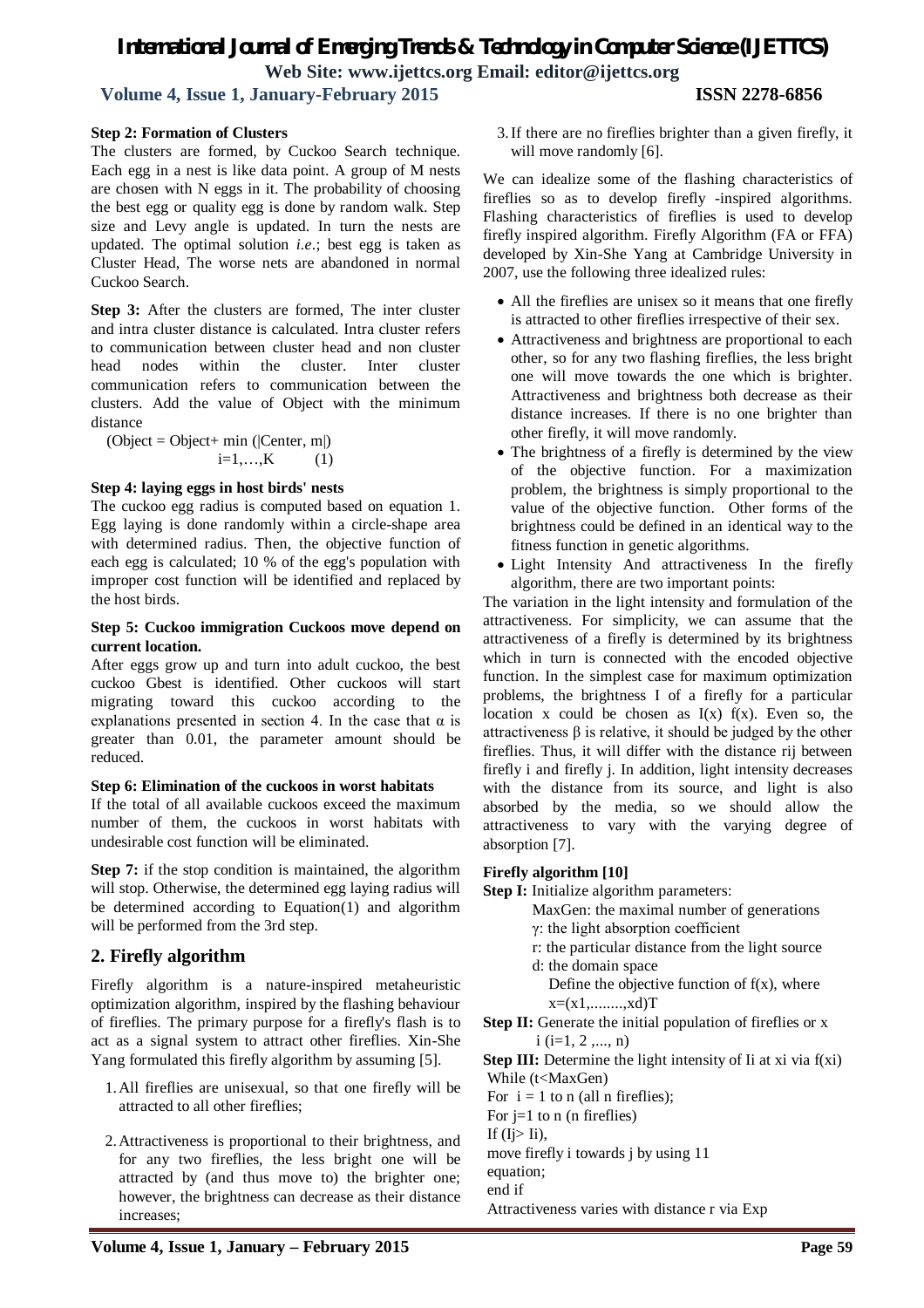**Volume 4, Issue 1, January-February 2015 ISSN 2278-6856**

[γr<sup>2</sup>]; Evaluate new solutions and update light intensity; End for j; End for i; Rank the fireflies and find the current best; End while; Post **Step IV:** process results and visualization **Step V:** End procedure

### **3. Bat Search optimization**

Bat Algorithm for continuous constrained optimization problems was introduced by Yang in 2010 [3]. It simulates the echolocation behaviour of microbats as microbats can generate high echolocation. The Bat produces a very high sound to detect its prey which echoes back with some frequency. The capability of echolocation of microbats is fascinating as these bats can find their prey and discriminate different types of insects even in complete darkness. By observing the bounced frequency of sound, bats are able to distinguish between the prey and obstacle and can sense the distance between them in their nearby surroundings. They fly randomly with some velocity, frequency and sound (loudness) to search for food. Solution of objective function is to find prey at minimum distance. The frequency and zooming parameters maintain the balance between exploration and exploitation processes. The algorithm continued till convergence criteria are satisfied. bats` echolocation characteristics should be idealized:

- a. Objects` distances are always perfectly sensed by the echolocation system on bats. This considers the ability to differentiate between different objects even in darkness.
- b.Bats are flying randomly with velocity vi, fixed frequency fmin at position xi, and fluctuating wavelength  $\lambda$ , and loudness from A0 to Amin to search for its prey. Wavelength or frequency can be changed spontaneously by adjusting the pulse emission rate  $r \in [0, 1]$ , based on the closeness of the bat's objective.
- c. Variation of the loudness parameter takes vales between large loudness (A0) and minimum loudness (Amin).

### **Bat Algorithm**

If we idealize some of the echolocation characteristics of microbats, we can develop various bat-inspired algorithms or bat algorithms. For simplicity, we now use the following approximate or idealized rules:

**Step I-** All bats use echolocation to sense distance, and they also 'know' the difference between food/prey and background barriers in some magical way;

**Step II-** Bats fly randomly with velocity vi at position xi with a fixed frequency fmin, varying wavelength and loudness A0 to search for prey. They can automatically adjust the wavelength (or frequency) of their emitted **Step III-** Although the loudness can vary in many ways, we assume that the loudness varies from a large (positive) A0 to a minimum constant value Amin. Another obvious simplification is that no ray tracing is used in estimating the time delay and three dimensional topography. Though this might be a good feature for the application in computational geometry, however, we will not use this as it is more computationally extensive in multidimensional cases. In addition to these simplified assumptions, we also use the following approximations, for simplicity. In general the frequency f in a range [fmin, fmax] corresponds to a range of wavelengths [\_min, \_max].

Pseudocode for Bat Algorithm

- 1. Objective function  $f(x)$ ,  $x = (x1, ..., xd)T$
- 2. Initialize the bat population xi  $(i = 1, 2, ..., n)$  and vi
- 3.Define pulse frequency fi at xi
- 4.Initialize pulse rates ri and the loudness Ai
- 5.while (t <Max number of iterations)
- 6.Generate new solutions by adjusting frequency,
- 7. and updating velocities and locations/solutions [equations  $(2)$  to  $(4)$ ]
- $8.$ if (rand > ri)

9.Select a solution among the best solutions

- 10. Generate a local solution around the selected best solution
- 11. end if
- 12. Generate a new solution by flying randomly
- 13. if (rand < Ai &  $f(xi) < f(x)$ )
- 14. Accept the new solutions
- 15. Increase ri and reduce Ai
- 16. end if
- 17. Rank the bats and find the current best x\_
- 18. end while

### **4. The wolf colony algorithm**

The wolf colony algorithm (WCA) is proposed by C. G Yang et al .in 2007. The algorithm is a swarm intelligence algorithm to simulate the intelligent predatory behaviors of the wolf colony. The wolf is a very intelligent animal. They are not alone when they catch and feed on food but by teams composed of several wolves The wolf colony sends a few wolves to search quarry by smell. When the searching wolves discover the quarry, they notify the position of the quarry to the other wolves by howl The other wolves get close to the quarry and besiege it. After they get the quarry, they distribute the food according to the strength of the wolf. At last, the weak wolves will be eliminating [4]. The wolf pack unites and cooperates closely to hunt for the prey in the Tibetan Plateau, which shows wonderful skills and amazing strategies. Inspired by their prey hunting behaviours and distribution mode, we abstracted three intelligent behaviours, scouting, calling, and besieging, and two intelligent rules, winnertake-all generation rule of lead wolf and stronger-survive renewing rule of wolf pack. Then we proposed a new heuristic swarm intelligent method, named wolf pack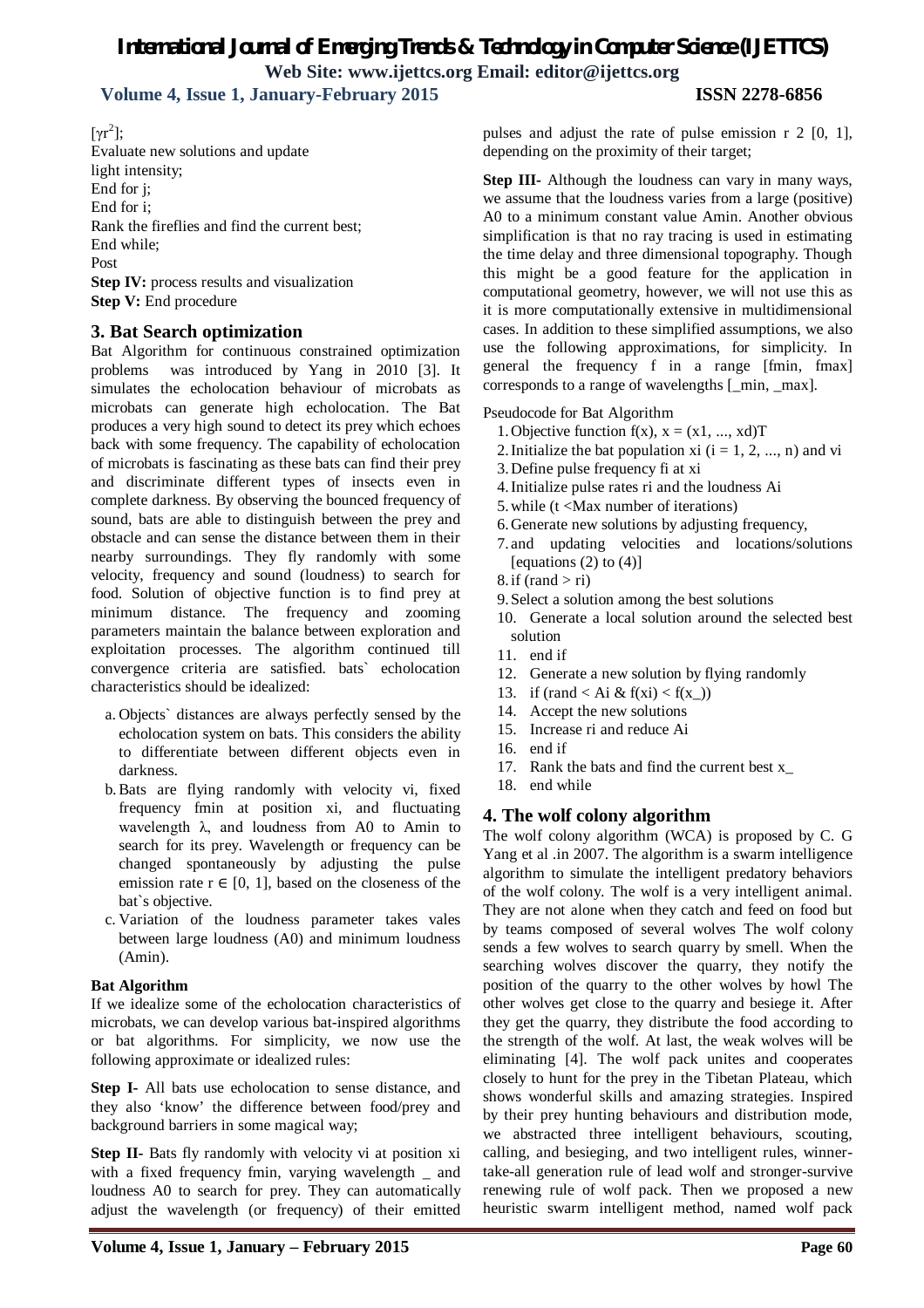### **Volume 4, Issue 1, January-February 2015 ISSN 2278-6856**

algorithm (WPA). The wolf pack is marvellous. Harsh living environment and constant evolution for centuries have created their rigorous organization system and subtle hunting behaviour. Wolves tactics of Mongolia cavalry in Genghis Khan period, submarine tactics of Nazi Admiral Doenitz in World War II and U.S. military wolves attack system for electronic countermeasures all highlight great charm of their swarm intelligence. Proposes a wolf colony algorithm (WCA) to solve the optimization problem. But the accuracy and efficiency of WCA are not good enough and easily fall into local optima, especially for highdimensional functions. So, in this paper, we reanalyzed collaborative predation behavior and prey distribution mode of wolves and proposed a new swarm intelligence algorithm, called wolf pack algorithm (WPA); Moreover, the efficiency and robustness of the new algorithm were tested by compared experiments. Wolves are gregarious animals and have clearly social work division. There is a lead wolf; some elite wolves act as scouts and some ferocious wolves in a wolf pack. They cooperate well with each other and take their respective responsibility for the survival and thriving of wolf pack. Firstly, the lead wolf, as a leader under the law of the jungle, is always the smartest and most ferocious one. It is responsible for commanding the wolves and constantly making decision by evaluating surrounding situation and perceiving information from other wolves. These can avoid the wolves in danger and command the wolves to smoothly capture prey as soon as possible. Secondly, the lead wolf sends some elite wolves to hunt around and look for prey in the probable scope. Those elite wolves are scouts. They walk around and independently make decision according to the concentration of smell left by prey; and higher concentration means the prey is closer to the wolves. So they always move towards the direction of getting stronger smell. Thirdly, once a scout wolf finds the trace of prey, it will howl and report that to lead wolf. Then the lead wolf will evaluate this situation and make a decision whether to summon the ferocious wolves to round up the prey or not. If they are summoned, the ferocious wolves will move fast towards the direction of the scout wolf. Fourthly, after capturing the prey, the prey is not distributed equitably, but in an order from the strong to the weak. That is to say that, the stronger the wolf is, the more the food it will get is. Although this distribution rule will make some weak wolf dead for lack of food, it makes sure that the wolves that have the ability to capture prey get more food so as to keep being strong and can capture more prey successfully in the next time. The rule avoids that the whole pack starves to death and ensures its continuance and proliferating. In what follows, the author made detailed description and realization for the above intelligent behaviours and rules. Having discussed all the components of WPA, the important computation steps are detailed below [5].

### **Algorithms**

**Step 1. (initialization)-** Initialize the following parameters, the initial position of artificial wolf , the

number of the wolves , the maximum number of iterations , the step coefficient , the distance determinant coefficient , the maximum number of repetitions in scouting behaviour , and the population renewing proportional coefficient.

**Step 2.** The wolf with best function value is considered as lead wolf. In practical computation, , which means that wolves except for lead wolf act with different behaviour as different status. So, here, except for lead wolf, according to formula (2), the rest of the wolves firstly act as the artificial scout wolves to take scouting behaviour until or the maximum numbers of repetition is reached and then go to Step 3.

**Step 3**- Except for the lead wolf, the rest of the wolves secondly act as the artificial ferocious wolves and gather towards the lead wolf according to (3); is the smell concentration of prey perceived by wolf ; if , go to Step 2; otherwise the wolf continues running until ; then go to Step 4.

**Step 4**- The position of artificial wolves who take besieging behaviour is updated according to (4).

**Step 5**-Update the position of lead wolf under the winnertake-all generating rule and update the wolf pack under the population renewing rule according to (6).

**Step 6**- If the program reaches the precision requirement or the maximum number of iterations, the position and function value of lead wolf, the problem optimal solution, will be outputted; otherwise go to Step 2.

#### **Pseudocode for Wolf Pack Clustering Algorithm:**

- 1. Input: Objects (population size) to be clustered (N), the number of clusters (K)
- 2. Initialize the control parameters of the algorithm;
- 3. Randomly assign the k clusters with each of the N wolves initialized in step 1;
- 4. For each wolves select K objects from S data objects as initial centroids;
- 5. While (exit criteria not met) do
- 6. Calculate the fitness of the centroid in each wolf and find the best solution;
- 7. The wolves prey randomly, looking for a nearby companion that has the best fitness within the visual dist ance;
- 8. If (companion fitness> self fitness)
- 9. Approach to the companion;
- 10. Else repeat step 5;
- 11. While (visual distance < random number generated [0 -1]) do
- 12. Escape to the new position beyond the visual range chosen at random;
- 13. Update the centroids according to the new position of the wolves;
- 14. Reassign the clusters;
- 15. Output the best cluster configuration represented by the wolf with greatest fitness;
- 16. End while;
- 17. End while